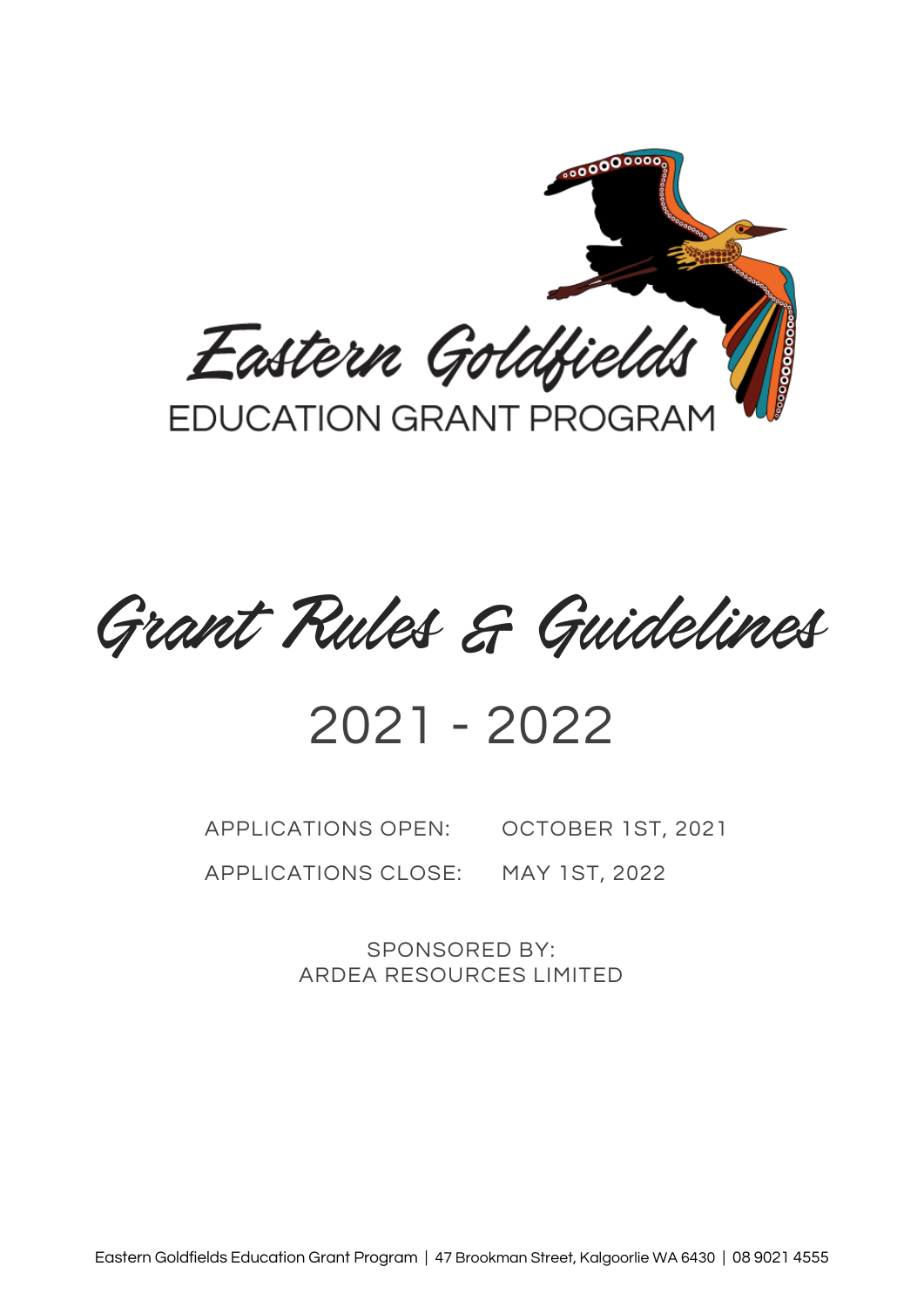



| Т.              |      |  |  |  |
|-----------------|------|--|--|--|
| 2               |      |  |  |  |
| 3               |      |  |  |  |
| 4               |      |  |  |  |
|                 | 4.1  |  |  |  |
|                 | 4.2  |  |  |  |
| 5               |      |  |  |  |
|                 | 5.1  |  |  |  |
|                 | 5.2  |  |  |  |
|                 | 5.3  |  |  |  |
|                 | 5.4  |  |  |  |
|                 | 5.5  |  |  |  |
|                 | 5.6  |  |  |  |
| 6               |      |  |  |  |
| $\overline{7}$  |      |  |  |  |
|                 | 7.1  |  |  |  |
|                 | 7.2  |  |  |  |
| 8               |      |  |  |  |
|                 | 8.1  |  |  |  |
| 9               |      |  |  |  |
| 10 <sup>°</sup> |      |  |  |  |
|                 | 10.1 |  |  |  |
|                 | 10.2 |  |  |  |
| $11 -$          |      |  |  |  |
|                 | 11.1 |  |  |  |
|                 | 11.2 |  |  |  |
|                 |      |  |  |  |
|                 | 12.1 |  |  |  |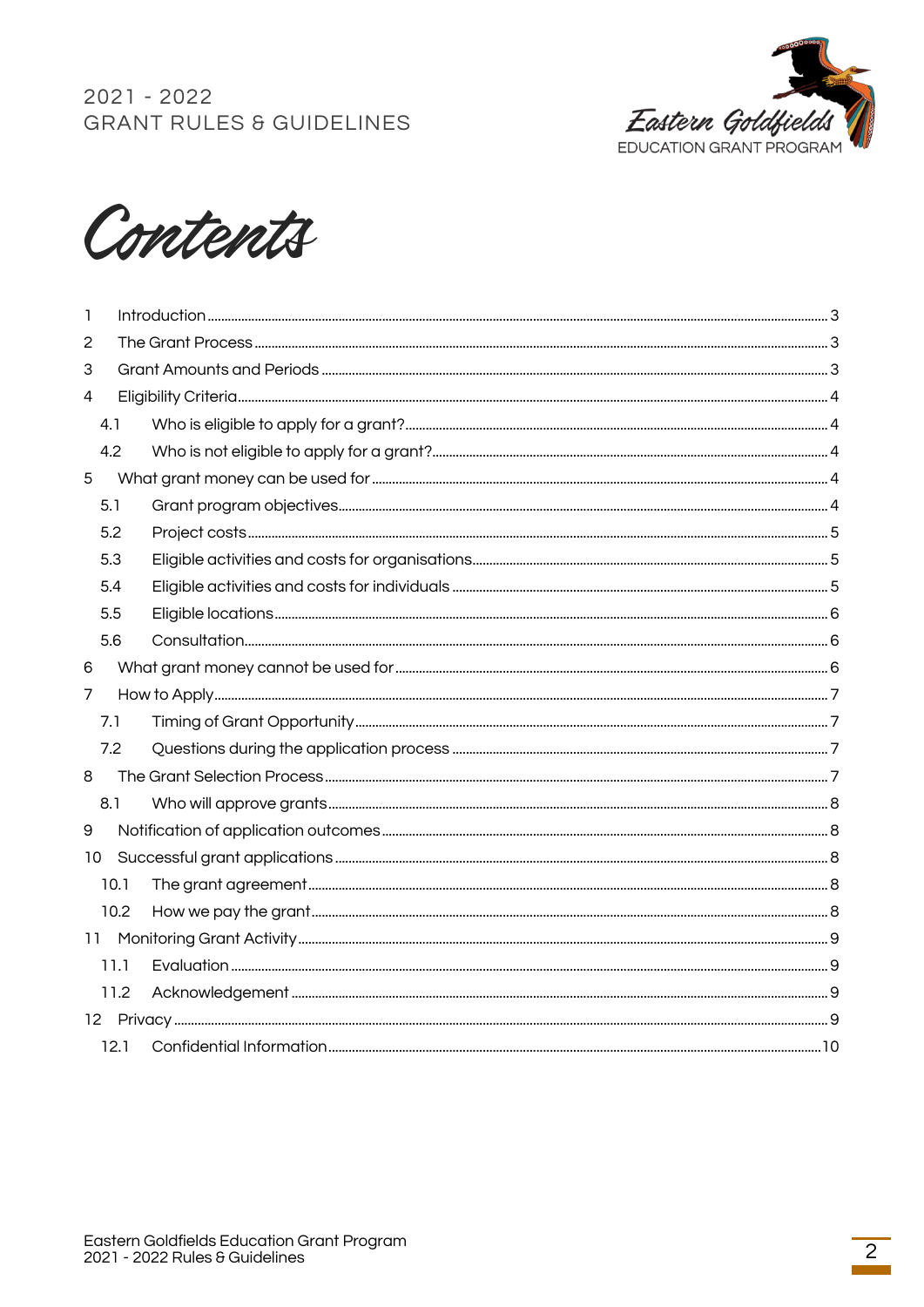

## <span id="page-2-0"></span>1 Introduction

These guidelines contain information for the Eastern Goldfields Education Grant Program 2021-2022 Grants. Applicants must read this document before applying for a grant.

This document sets out:

- the purpose of the grant opportunity
- the eligibility criteria
- how grant applications are considered and selected
- how grantees will be monitored and evaluated
- responsibilities and expectations in relation to the opportunity.

This grant program and process will be administered by KALSEC on behalf of Ardea Resources Limited.

## <span id="page-2-1"></span>2 The Grant Process

The Eastern Goldfields Education Grant Program is designed to provide educational opportunities and increased lifestyle opportunities to people who live in the Eastern Goldfields region of Western Australia. The following chart outlines the process flowchart for this program.



## <span id="page-2-2"></span>3 Grant Amounts and Periods

A total of \$25,000 is available annually for this grant opportunity, starting in October 2021.

- Applicants may apply for up to \$5000, with the total grant amounts calculated based on applications meeting eligibility and outcome requirements, as reviewed and determined by the Program Administrators.
- Applications will open on October 1st and close on May 1st each year the grant program runs.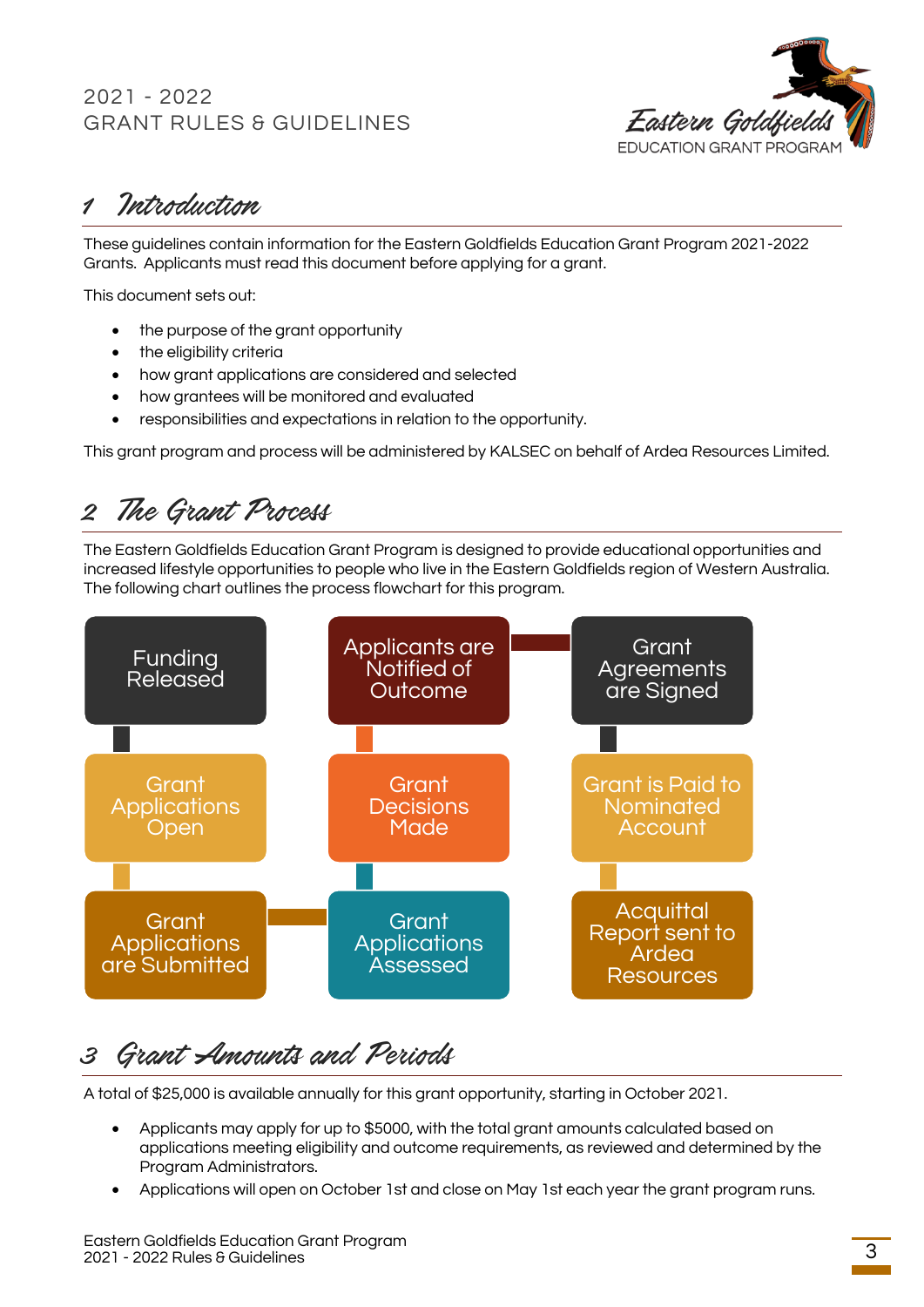

<span id="page-3-0"></span>4 Eligibility Criteria

Applications will not be considered if they do not satisfy all eligibility criteria. Grants cannot be provided if the grantee has received funding previously from Ardea Resources Limited for the same purpose.

### <span id="page-3-1"></span>4.1 Who is eligible to apply for a grant?

To be eligible applicants must be one of the following entity types:

- Child or young person (aged 5 to 18) who is a permanent or long-term resident of the City of Kalgoorlie-Boulder or the Shire of Coolgardie
- Indigenous child or young person (aged 5 to 18) with direct links to the areas in the Eastern Goldfields of Western Australia (the Eastern Goldfields) in which Ardea Resources Limited operates
- an incorporated association located in the Eastern Goldfields
- an unincorporated association located in the Eastern Goldfields (additional eligibility requirements may apply)
- a registered charity or not-for-profit organisation primarily located or with offices and operations located in the City of Kalgoorlie-Boulder or its surrounds
- an Aboriginal and/or Torres Strait Islander Corporation registered under the Corporations (Aboriginal and /or Torres Strait Islander) Act 2006 with associations with the Eastern Goldfields and its Formally Recognised Traditional Owners.

## <span id="page-3-2"></span>4.2 Who is not eligible to apply for a grant?

The following entities are not eligible to apply for a grant:

- any individual or organisation already awarded funds under this grant program (2021-2022)
- a company incorporated in Australia
- a company incorporated by guarantee
- a Commonwealth, state, territory or local government agency or body (including government business enterprises)
- overseas resident
- any organisation not included in section 4.1

## <span id="page-3-3"></span>5 What grant money can be used for

### <span id="page-3-4"></span>5.1 Grant program objectives

The objective of this grant program is to provide Indigenous children who have direct links to areas that Ardea Resources Limited works in with educational and sporting opportunities and unique life experiences.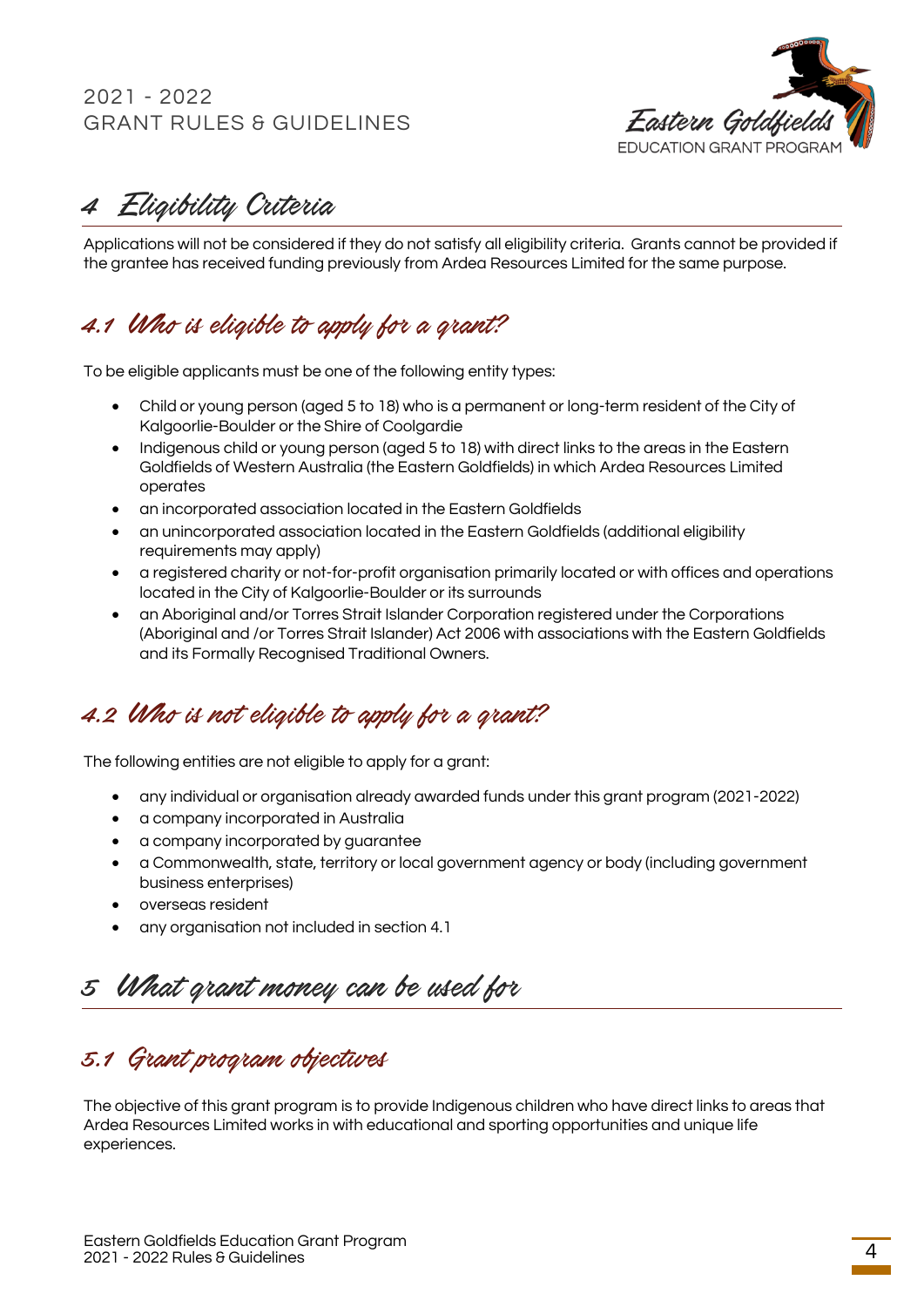

## <span id="page-4-0"></span>5.2 Project costs

Costs must be incurred on grant activities or project/services between the start date and completion date of the grant agreement for it to be eligible.

The Program Administrators will make the final decision on what is an eligible cost and may give additional guidance on eligible costs if required.

## <span id="page-4-1"></span>5.3 Eligible activities and costs for organisations

For eligible associations, groups, charities and corporations grant funds are to be used for projects aimed at designing and establishing a program to provide education, sporting opportunities or unique life experiences to Indigenous children with direct links to the Eastern Goldfields region of Western Australia. For example, eligible projects may include:

- developing innovating programs delivered to school aged children that aim to improve school attendance, engagement and performance.
- inter-club and inter-region sporting events that focus on or encourage participation of Indigenous children (Naidoc Week football/netball games, WADSA Events, etc.).
- eco-tours with camping, flora and fauna education walks and traditional bush tucker cooking lessons with Indigenous community leaders.
- art workshops focusing on Indigenous art history, symbolism, and storytelling.

Costs that the grant can be used for are:

- direct costs of the project excluding any disallowed items (see section 6)
- engaging consultants/contractors to run projects on the grantee's behalf
- marketing of the project to increase engagement and participation by Indigenous children/young people.

Eligible projects must be able to demonstrate that 4 or more Indigenous children/young people will be participating in the proposed program.

## <span id="page-4-2"></span>5.4 Eligible activities and costs for individuals

For individual grantees the grant funding must support their development in at least one of the following areas:

- leadership, confidence or life skills
- educational opportunities outside of usual school options
- enhancing the vibrancy and culture of the Eastern Goldfields region
- developing a program that makes a difference to the community
- sporting achievement that requires interstate or overseas travel.

Costs that the grant can be used for are:

- association or group registration fees for sporting or community groups in the local community
- participation/registration fees for eligible programs
- travel and accommodation costs associated with an eligible program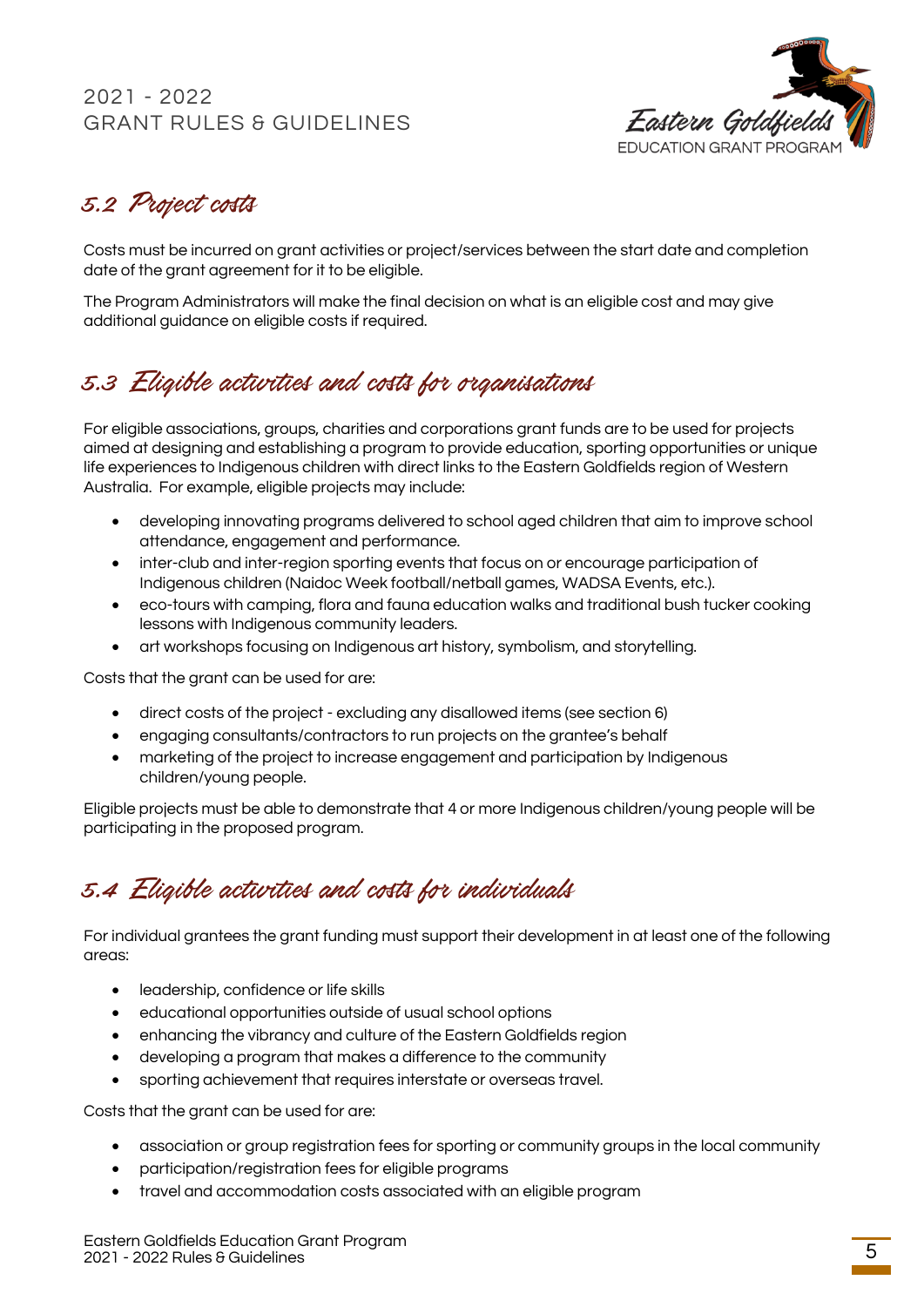

- specialised tools and equipment required for the individual's education or development
- uniforms, outfits and costumes required for participation in an eligible program
- expenses related to the individual's involvement in a project improving the local community

## <span id="page-5-0"></span>5.5 Eligible locations

Grant activities must be delivered in the following locations or their surrounds:

- City of Kalgoorlie-Boulder
- Shire of Coolgardie
- Shire of Esperance
- Shire of Dundas
- Shire of Menzies
- Shire of Leonora
- Perth and Peel Region for eligible programs, events and sporting activities

Requests may be made for grant activities that take place outside of the areas designated above, but funding approval is not guaranteed and at the sole discretion of the Program Administrators.

### <span id="page-5-1"></span>5.6 Consultation

The Program Administrators may consult with community leaders and project stakeholders in order to gain a better understanding of a project or its viability or eligibility under the grant program.

## <span id="page-5-2"></span>6 What grant money cannot be used for

Eligible associations, groups, charities and corporations must not use grant funds for the following:

- purchase of land
- wages
- major capital expenditure
- the covering of retrospective costs
- costs incurred in the preparation of a grant application or related documentation
- subsidy of general ongoing administration of an organisation such as electricity, phone and rent
- major construction/capital works
- overseas travel, and
- activities for which Commonwealth, state, territory or local government bodies have primary responsibility.

Individual grantees must not use grant funds for the following:

- reimbursement of activities, programs or events held in the past
- costs already funded through other private or government (local, state or federal) grant and funding opportunities
- cost related to utilities such as phone, internet or electricity costs
- cost not directly associated with the development of the individual named in the application.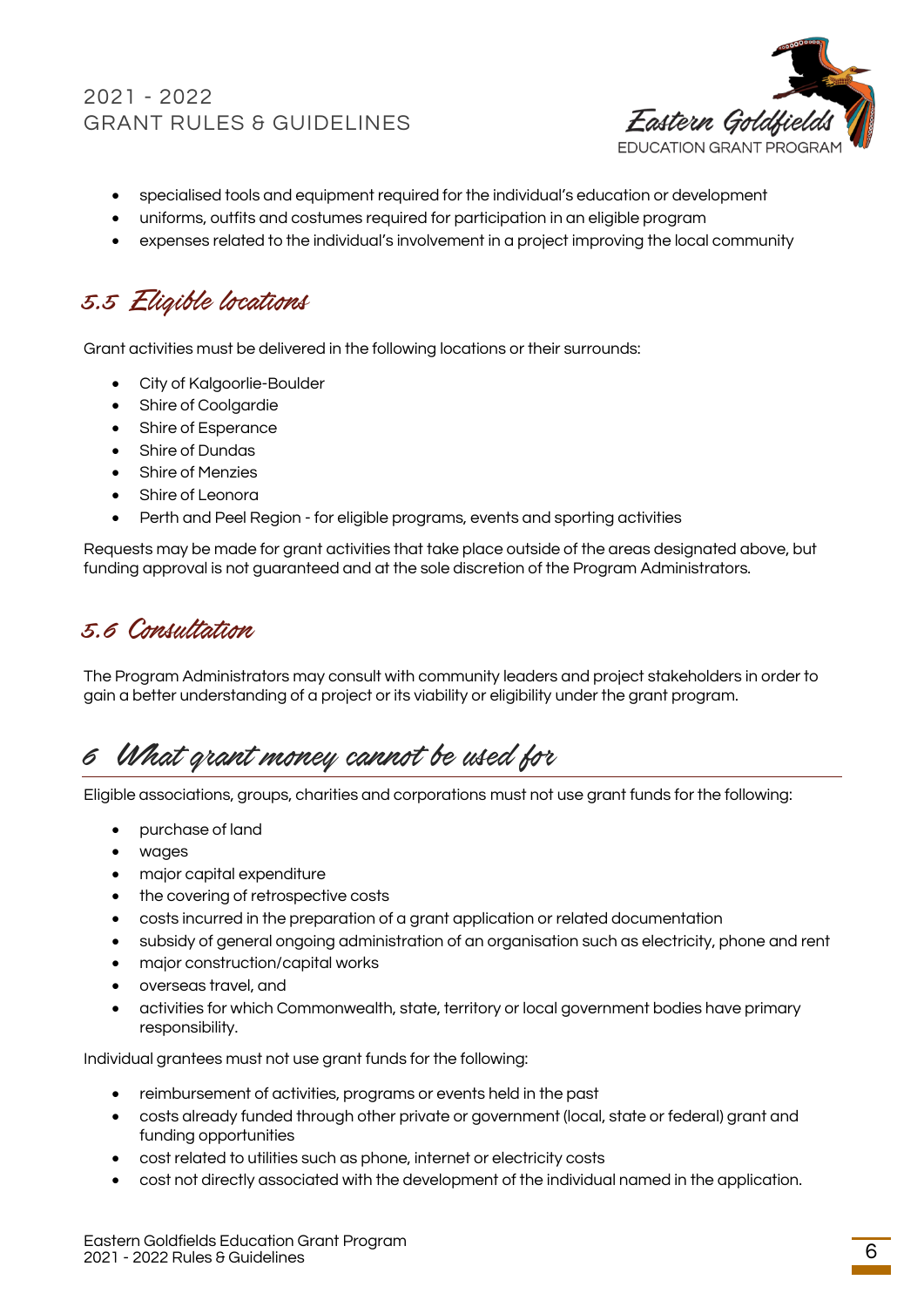

<span id="page-6-0"></span>7 How to Apply

Before applying, you must read and understand these guidelines and:

- complete the attached application form
- provide all the information requested
- meet all eligibility criteria
- include all necessary attachments
- submit your applications to grants@kalsec.com.au by 5pm on the application closing date.

You are responsible for ensuring that your application is complete and accurate. Giving false or misleading information is a serious offence under the *Criminal Code 1995* and we may investigate any false or misleading information and may exclude your application from further consideration.

If you find an error in your application after submitting it, you should call the Program Administrators immediately on 08 9021 4555. We do not have to accept any additional information, nor requests from you to correct your application after the closing time.

If you need further guidance around the application process or if you are unable to submit an application online contacting the Program Administrators at grants@kalsec.com.au or by calling 08 9021 4555.

### <span id="page-6-1"></span>7.1 Timing of Grant Opportunity

You can submit an application at any time over the duration of the grant opportunity. The grant opportunity will run from October 1st, 2021 to May 1st, 2022.

### <span id="page-6-2"></span>7.2 Questions during the application process

If you have any questions during the application period, please email grants@kalsec.com.au or contact us by calling 08 9021 4555.

The Program Administrators will respond to emailed questions within 3 working days.

## <span id="page-6-3"></span>8 The Grant Selection Process

Your application will be considered through a demand driven grant process.

- We will check your application to ensure it meets the eligibility criteria and will be assessed for eligibility by the Program Administrators.
- If the selection process identifies unintentional errors in your application, you may be contacted to correct or explain the information.
- Eligible applications will be considered to be successful provided sufficient grant funding is available.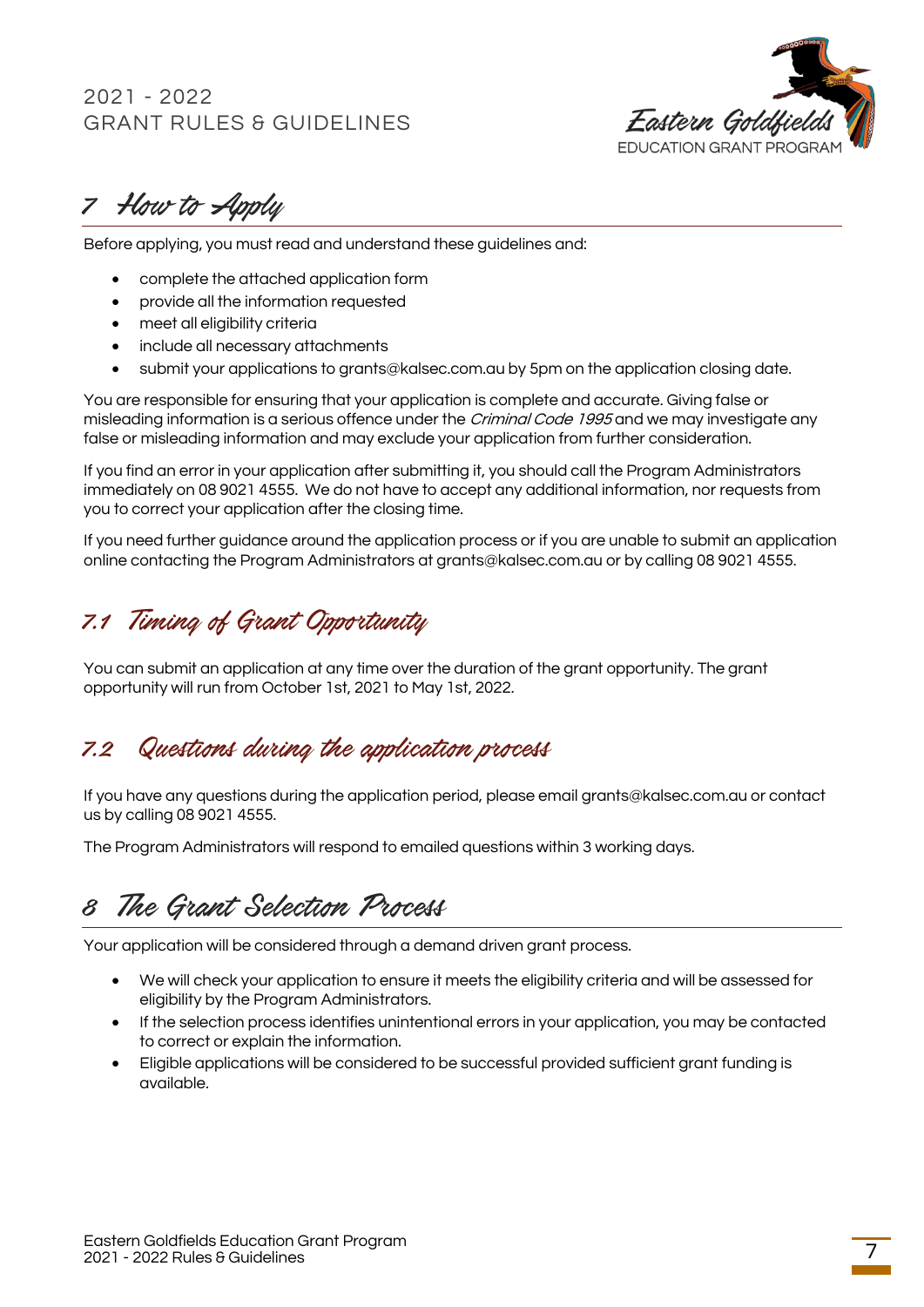

### <span id="page-7-0"></span>8.1 Who will approve grants

The Program Administrators decide which grants to approve taking into account the availability of grant funds for the purposes of the grant program.

The Program Administrators' decision is final in all matters, including:

- the approval of the grant
- the grant amount to be awarded
- any terms and conditions of the grant (if applicable).

There is no appeal mechanism for decisions to approve or not approve a grant.

## <span id="page-7-1"></span>9 Notification of application outcomes

We will advise you of the outcome of your application in writing. If you are successful, we will advise you of any specific conditions attached to the grant.

## <span id="page-7-2"></span>10 Successful grant applications

If you are successful, you will receive a letter from the Program Administrators. This letter will confirm you have met the requirement for a grant. It will also set out:

- details of the grant agreement
- how payment of the grant will be made
- any reporting and acquittal requirements etc.

### <span id="page-7-3"></span>10.1 The grant agreement

To receive grant funds you must enter into a legally binding grant agreement with Ardea Resources Limited. This will be made with a simple letter of agreement, with standard terms and conditions for all grantees that cannot be changed.

Where a grantee fails to meet the obligations of the grant agreement, the Program Administrators may request the funds be returned and initiate debt collection processes should the funds not be returned.

### <span id="page-7-4"></span>10.2How we pay the grant

In the case of incorporated associations, registered charities and Aboriginal and/or Torres Strait Islander Corporation grantees the grant funds will be paid via electronic transfer into the grantees nominated bank account.

For individuals and unincorporated groups/associations, quotes must be provided for the cost of goods, services or activities and payment will be made via electronic transfer directly to the business, association or government agency providing the goods, services, or activities to the grantee.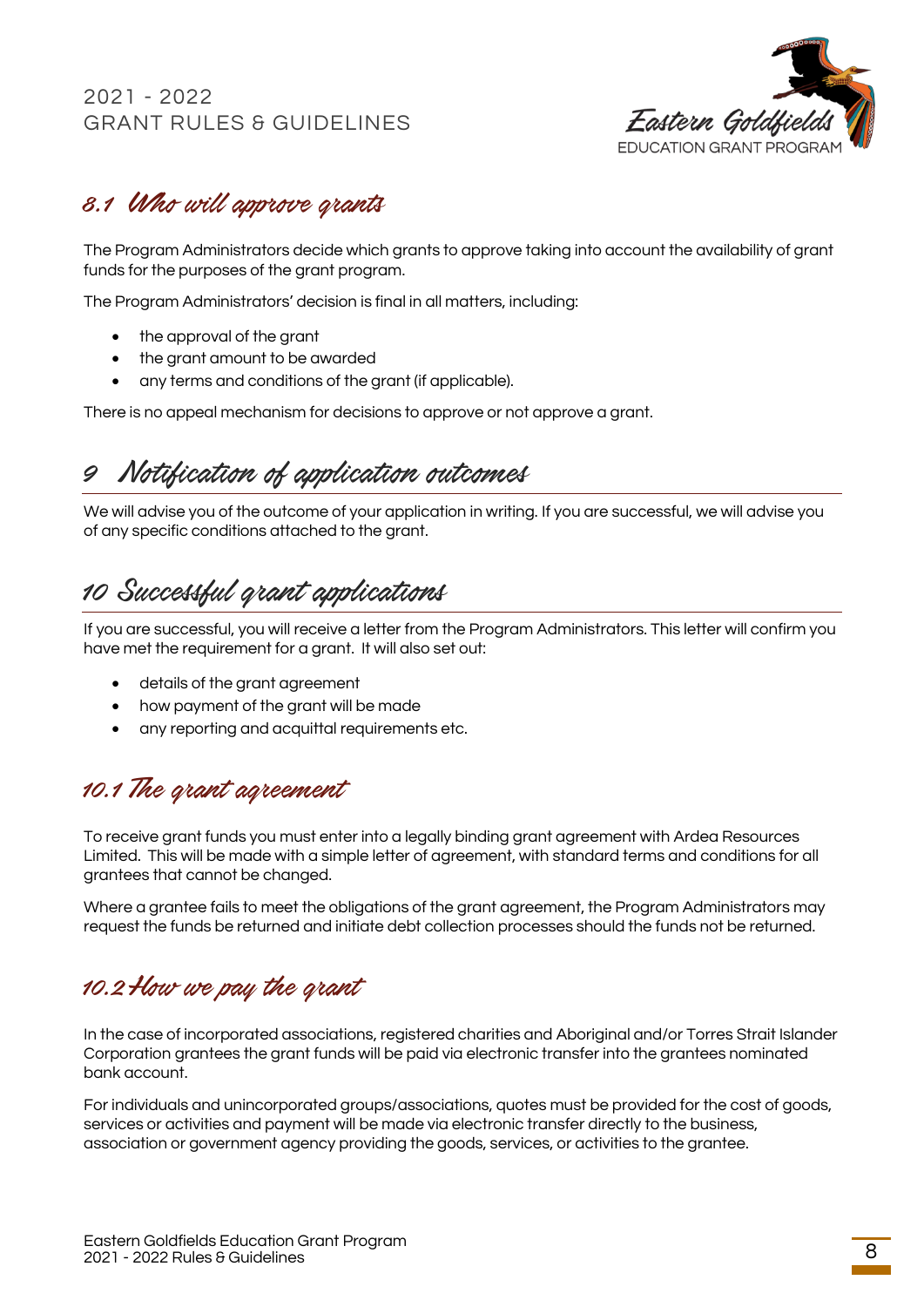

Grant funds are eligible for GST, unless exempted by a taxation law. We recommend grantees seek independent professional advice on taxation obligations or seek assistance from the Australian Taxation Office. We do not provide advice on your particular taxation circumstances.

<span id="page-8-0"></span>11 Monitoring Grant Activity

If applicable, you must submit reports in line with the timeframes in the grant agreement. We can provide sample templates for these reports in the grant agreement.

If applicable, we will expect you to report on:

- progress against agreed grant activity/project milestones and outcomes
- contributions of participants directly related to the grant
- expenditure of grant.

### <span id="page-8-1"></span>11.1 Evaluation

We will evaluate the grant program to measure how well the outcomes and objectives have been achieved.

- We may use information from your application and reports for this purpose.
- We may also interview you, or ask you for more information to help us understand how the grant impacted you and to evaluate how effective the program was in achieving its outcomes.
- We may contact you up to 1 year after you finish your grant for more information to assist with this evaluation.

### <span id="page-8-2"></span>11.2 Acknowledgement

If applicable, you must acknowledge the grant program/Ardea Resources Limited in line with the grant agreement. If applicable, we may expect you to:

- use the program logo on materials related to grants under the program
- designate the program as a key project supporter [Project Name Supported by the Eastern Goldfields Education Grant Program].

<span id="page-8-3"></span>12 Privacy

We treat your personal information according to the Privacy Act 1988 and the Australian Privacy Principles. This includes letting you know:

- what personal information we collect
- why we collect your personal information
- who we give your personal information to.

Your personal information can only be disclosed to someone for the primary purpose for which it was collected, unless an exemption applies.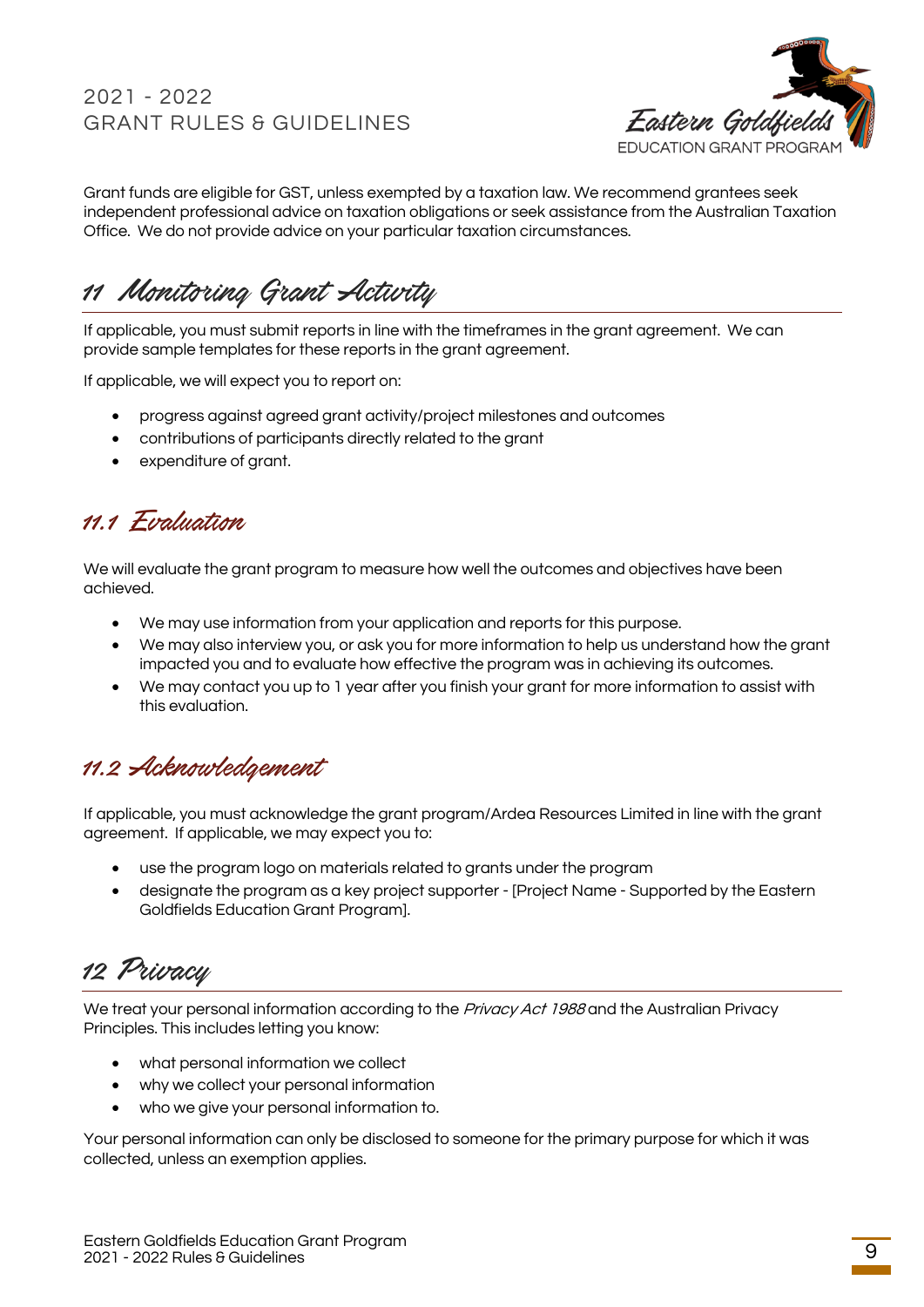

As part of your application, you declare your ability to comply with the *Privacy Act 1988* and the Australian Privacy Principles and impose the same privacy obligations on officers, employees, agents and subcontractors that you engage to assist with the activity, in respect of personal information you collect, use, store, or disclose in connection with the activity.

Accordingly, you must not do anything, which if done by the grant program or Ardea Resources Limited would breach an Australian Privacy Principle as defined in the Act.

### <span id="page-9-0"></span>12.1 Confidential Information

Other than information available in the public domain, you agree not to disclose to any person, other than us, any confidential information relating to the grant application and/or agreement, without prior written approval. The obligation will not be breached where you are required by law, Parliament or a stock exchange to disclose the relevant information or where the relevant information is publicly available (other than through breach of a confidentiality or non-disclosure obligation).

We may at any time, require you to arrange for you; or your employees, agents or subcontractors to give a written undertaking relating to nondisclosure of our confidential information in a form we consider acceptable.

We will keep any information in connection with the grant agreement confidential to the extent that it meets all the three conditions below:

- you clearly identify the information as confidential and explain why we should treat it as confidential
- the information is commercially sensitive
- revealing the information would cause unreasonable harm to you or someone else.

We will not be in breach of any confidentiality agreement if the information is disclosed to:

- the Program Administrators and their employees and contractors to help manage the program effectively
- employees and contractors of the Program Administrators or Ardea Resources to research, assess, monitor and analyse the program and its activities
- employees and contractors of the Program Administrators or Ardea Resources for any administrative purposes, including accounts administration, research or service delivery
- the Auditor-General, Ombudsman or Privacy Commissioner.

The grant agreement may also include any specific requirements about special categories of information collected, created or held under the grant agreement.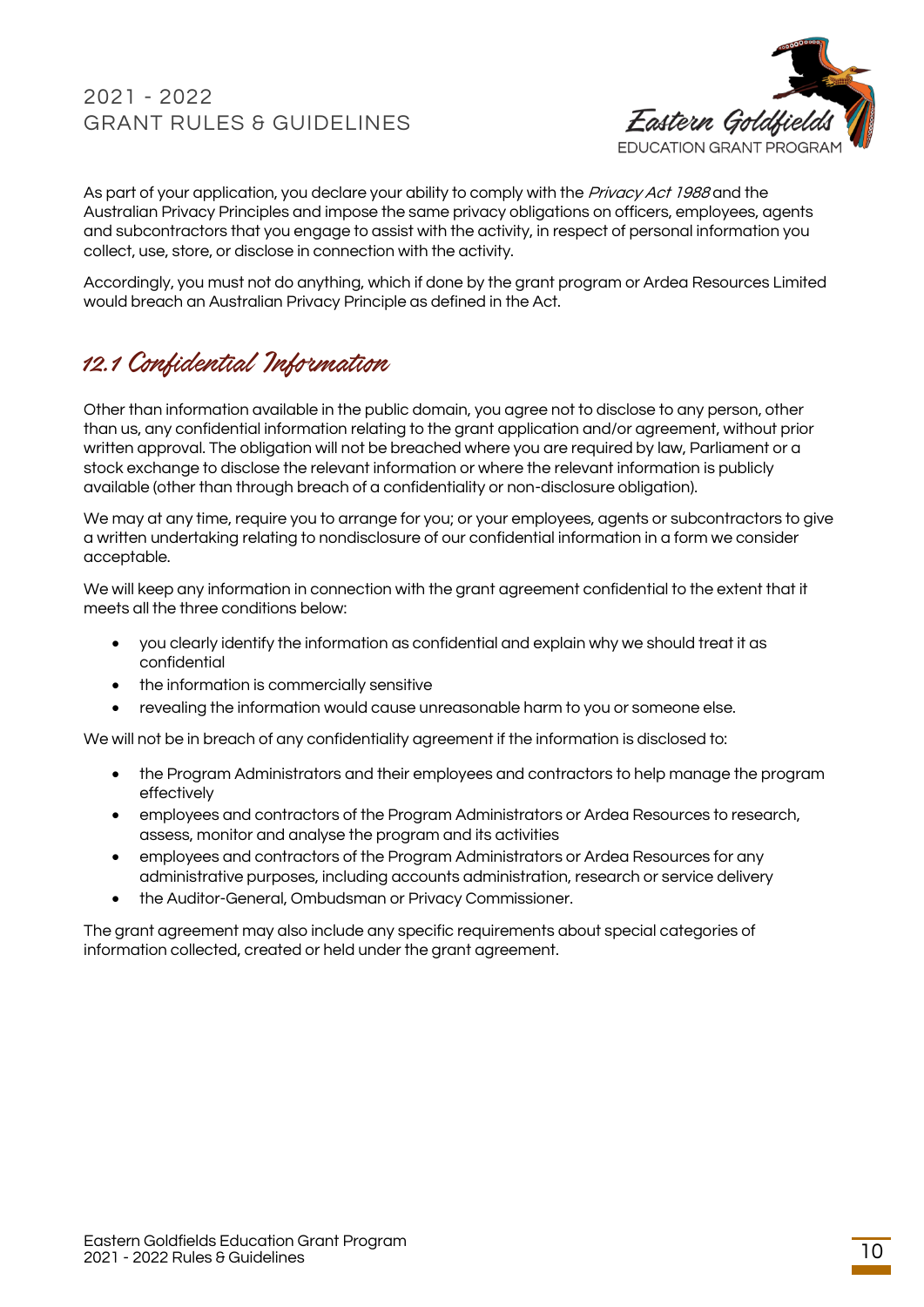Eastern Goldfields

**EDUCATION GRANT PROGRAM** 

2021 - 2022 INDIVIDUAL APPLICATION FORM

## APPLICANT

| Surname:            |                |
|---------------------|----------------|
| Given Names:        |                |
| Date of Birth:      | Daytime Phone: |
| School / Workplace: | $- - - -$      |
| Home Address:       |                |
| Postal Address:     |                |
| Email Address:      |                |

## GRANT APPLICATION

Which type of grant are you applying for?

☐ Education ☐ Leadership ☐ Sports ☐ Other

What will your use the funding for?

Please attach additional information or references that will support your application, e.g. Websites, Flyers, Supplier Quotes, Enrollment Confirmation, Registration Forms

#### What difference will this make in your life / What do you hope to achieve?

Describe the benefits yourself and/or the community will receive should you receive this funding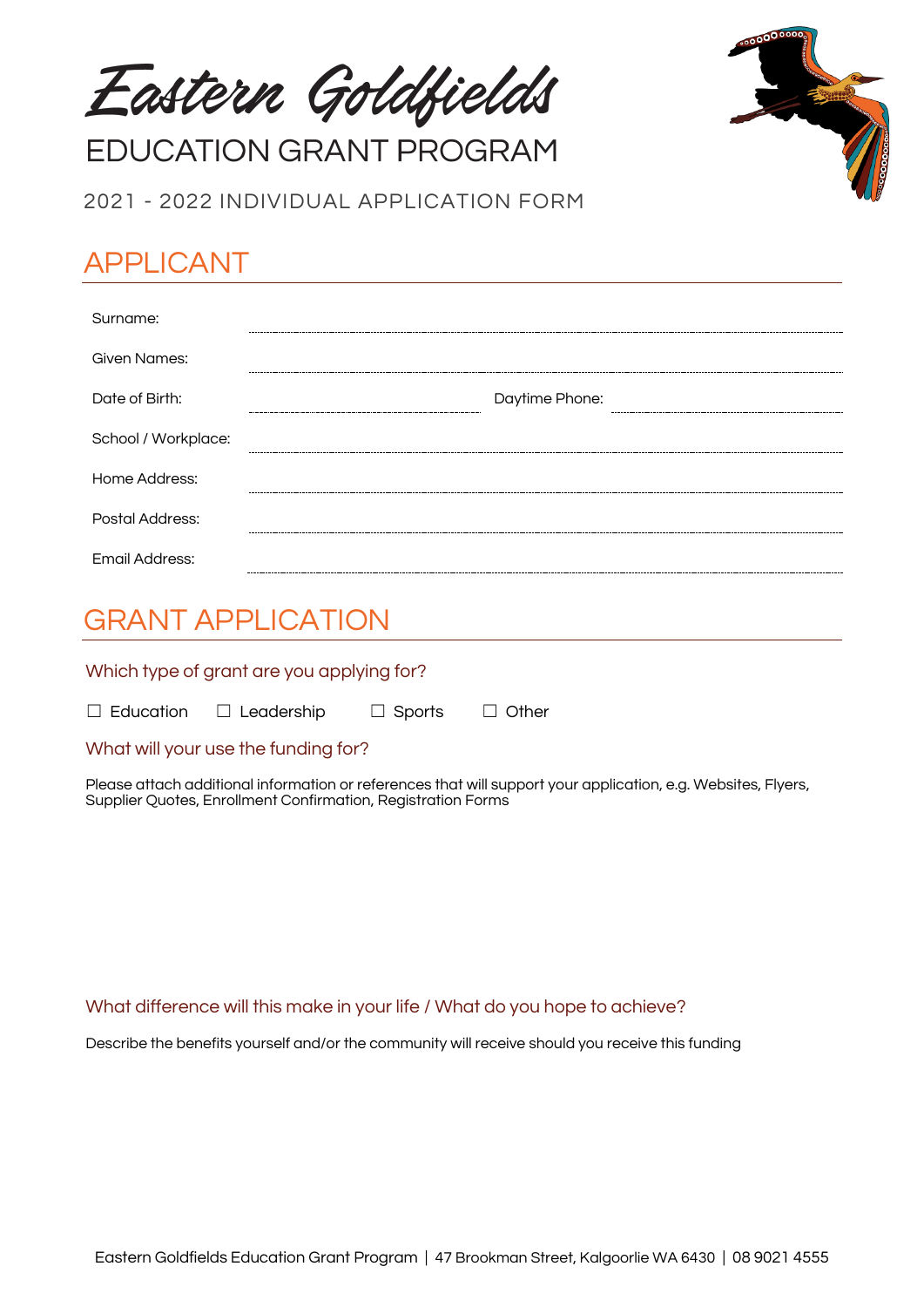#### 2021 - 2022 INDIVIDUAL APPLICATION FORM



#### Have you previously applied for funding under the Eastern Goldfields Education Grant Program or directly from Ardea Resources Limited?

☐ Yes ☐ No

If Yes, when and for what?

#### Will this grant funding cover all expenses associated with this project?

☐ Yes ☐ No

If No, how will you cover the rest of the costs?

## PROJECT COSTS

List all costs associated with your project in the table below:

| Expenditure Item | Total<br>Item Cost | Funding<br>Requested |
|------------------|--------------------|----------------------|
|                  |                    |                      |
|                  |                    |                      |
|                  |                    |                      |
|                  |                    |                      |
|                  |                    |                      |
|                  |                    |                      |
|                  |                    |                      |
|                  |                    |                      |
|                  |                    |                      |
| <b>Totals</b>    |                    |                      |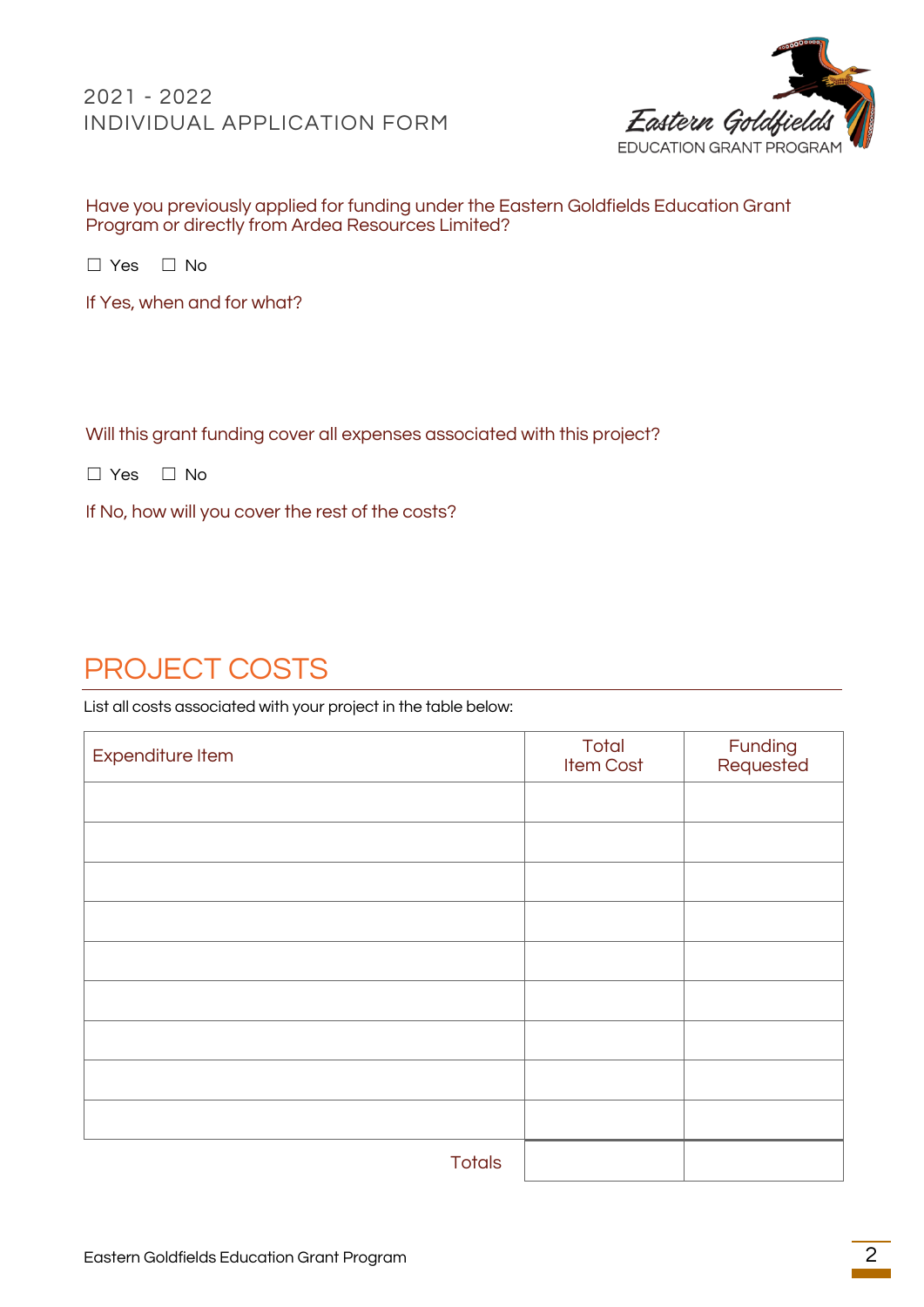#### 2021 - 2022 INDIVIDUAL APPLICATION FORM



## **DECLARATION**

I declare the information provided in this grant application form to be true and correct. I have also read and understood the grant rules and guidelines document for the Eastern Goldfields Education Grant Program and agree to abide by the terms and conditions outline within.

| <b>Applicant Full Name:</b>                                                                    |                           |
|------------------------------------------------------------------------------------------------|---------------------------|
| Signature:<br><u> 1989 - Johann Stein, Amerikaansk politiker (</u>                             | Date: ___________________ |
| Please note that for applicants under 16 years the signature of a parent/guardian is required. |                           |
| Parent/Guardian Full Name:                                                                     |                           |
| Signature:                                                                                     | Date:                     |

## GRANT CHECKLIST

Please ensure you have completed the below checklist items before submitting your application:

- ☐ Read Grant Rules and Guidelines document
- ☐ Completed all sections of this Grant Application Form
- ☐ Attached supporting documentation including letters of support, quotes, registration fee information, course information, association information, event flyers/promotional material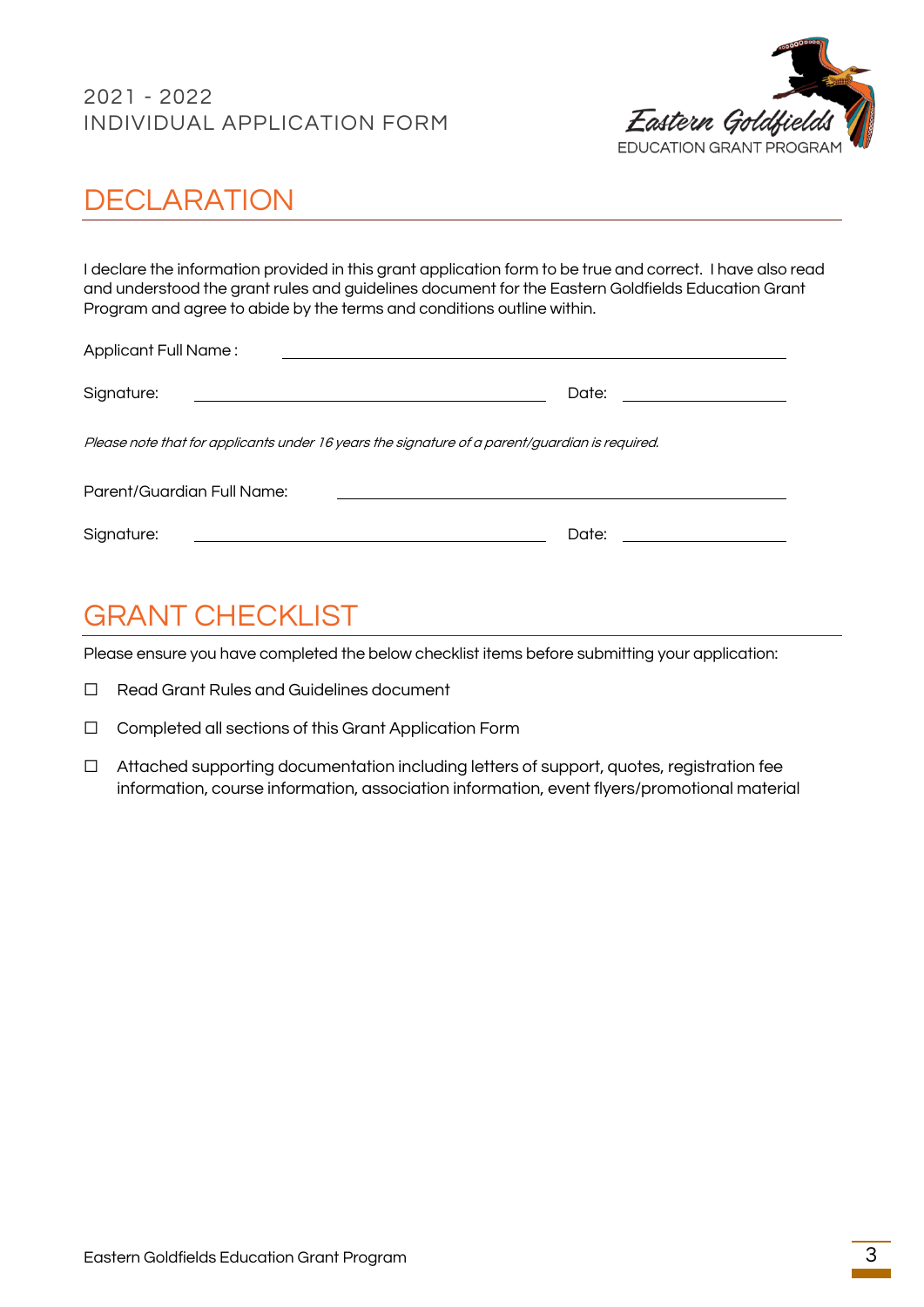Eastern Goldfields

**EDUCATION GRANT PROGRAM** 

2021 - 2022 ORGANISATION APPLICATION FORM

## APPLICANT INFORMATION

| <b>Organisation Name:</b> |                |
|---------------------------|----------------|
| <b>Physical Address:</b>  |                |
| Postal Address:           |                |
| <b>Contact Name:</b>      |                |
| Position/Title:           | Daytime Phone: |
| School / Workplace:       |                |
| Email Address:            |                |

## ORGANISATION DETAILS

| Which type of ELIGIBLE applicant is your organisation?              |                                                                       |                              |  |  |
|---------------------------------------------------------------------|-----------------------------------------------------------------------|------------------------------|--|--|
| $\Box$ Incorporated Association<br>$\Box$ Registered Not-for-Profit | Unincorporated Association<br>$\Box$<br><b>Aboriginal Corporation</b> | $\Box$<br>Registered Charity |  |  |
| Does your organisation have an ABN?                                 |                                                                       |                              |  |  |
| $\Box$ Yes - Registered for GST                                     | Yes - Not Registered for GST<br>$\Box$                                | No                           |  |  |
| Does your organisation have Public Liability insurance?             |                                                                       |                              |  |  |
| $\Box$ Yes<br>No.<br>$\Box$                                         |                                                                       |                              |  |  |
| Name of the Insured Party:                                          |                                                                       |                              |  |  |
| Amount organisation is insured for:                                 |                                                                       |                              |  |  |
| Policy Expiry Date:                                                 |                                                                       |                              |  |  |
| <b>Bank Account Details:</b>                                        |                                                                       |                              |  |  |
| <b>Account Name:</b>                                                |                                                                       |                              |  |  |
| BSB:                                                                | Account Number:                                                       |                              |  |  |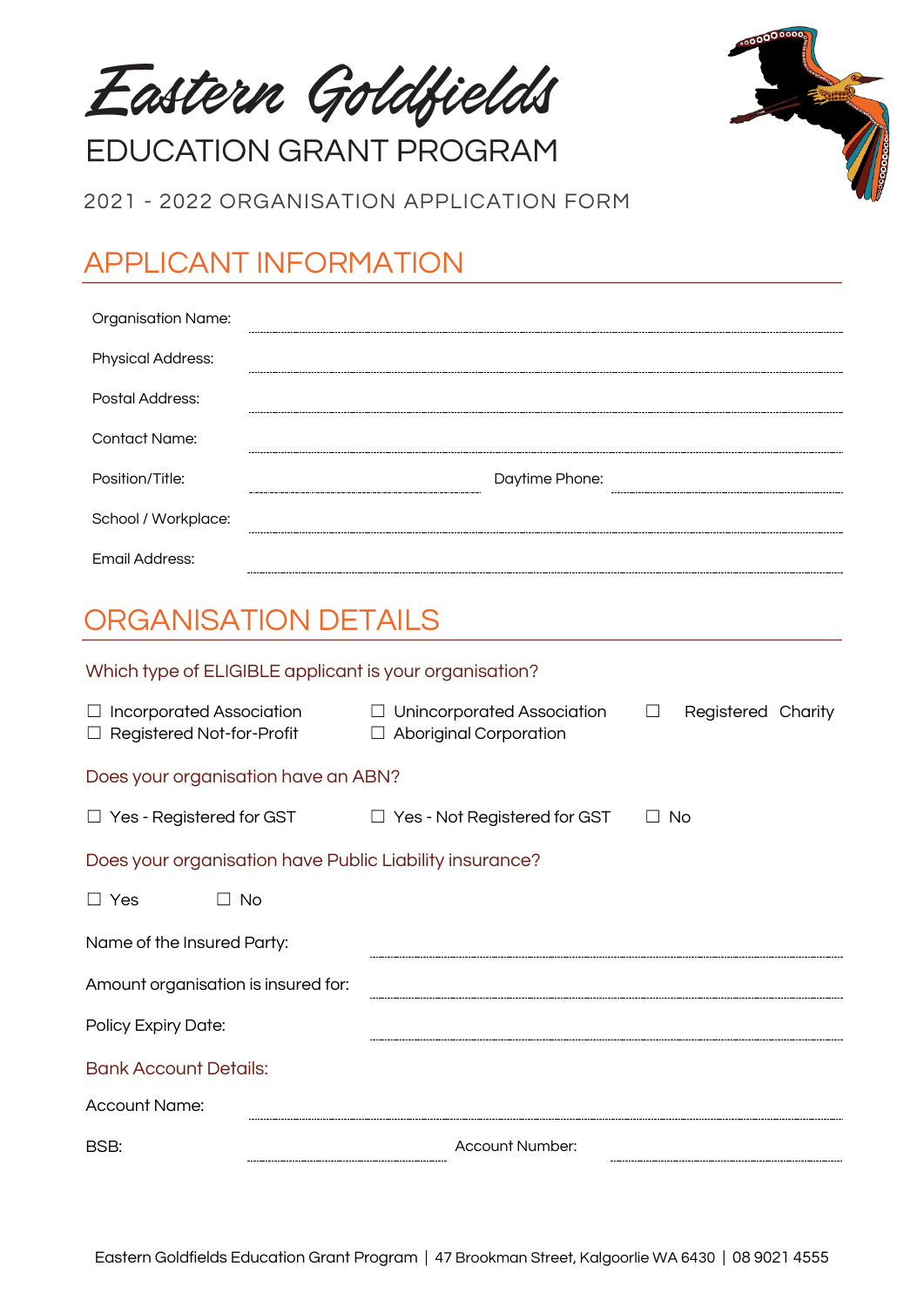

## GRANT APPLICATION

|                                                                                                      | Which type of grant are you applying for?                                                         |        |              |
|------------------------------------------------------------------------------------------------------|---------------------------------------------------------------------------------------------------|--------|--------------|
| $\Box$ Education                                                                                     | $\Box$ Leadership                                                                                 | Sports | Other        |
|                                                                                                      | What will your use the funding for?                                                               |        |              |
| Project/Activity Name:                                                                               |                                                                                                   |        |              |
| <b>Start Date:</b>                                                                                   |                                                                                                   |        | Finish Date: |
| Location of Project/Activity:<br>proposed location/venue)                                            | (Please provide the address if known, otherwise details of                                        |        |              |
| Description of Project/Activity:                                                                     | (Please provide a brief description of the project/activity)                                      |        |              |
| <b>Target Audience Details:</b><br>of this project/activity:<br>project, program, event or activity) | Who are the PRIMARY beneficiaries<br>(Please only list the group(s) that are the very core of the |        |              |
|                                                                                                      | Is the event open to the general public to participate in or attend?                              |        |              |
| $\Box$ Yes                                                                                           | <b>No</b><br>$\Box$                                                                               |        |              |
|                                                                                                      | Marketing, Promotion and Delivery Details:                                                        |        |              |
| project/activity:<br>(Print media, TV, Radio, Social Media, etc.)                                    | How do you intend to market the                                                                   |        |              |
|                                                                                                      | Has this activity been undertaken by the applicant previously?                                    |        |              |
| $\Box$ Yes                                                                                           | $\Box$ No                                                                                         |        |              |
| If yes, please provided a brief<br>summary of previous events:                                       |                                                                                                   |        |              |

#### Supporting Documentation:

Please attach additional information or references that will support your application, e.g. Websites, Flyers, Supplier Quotes, Enrollment Confirmation, Registration Forms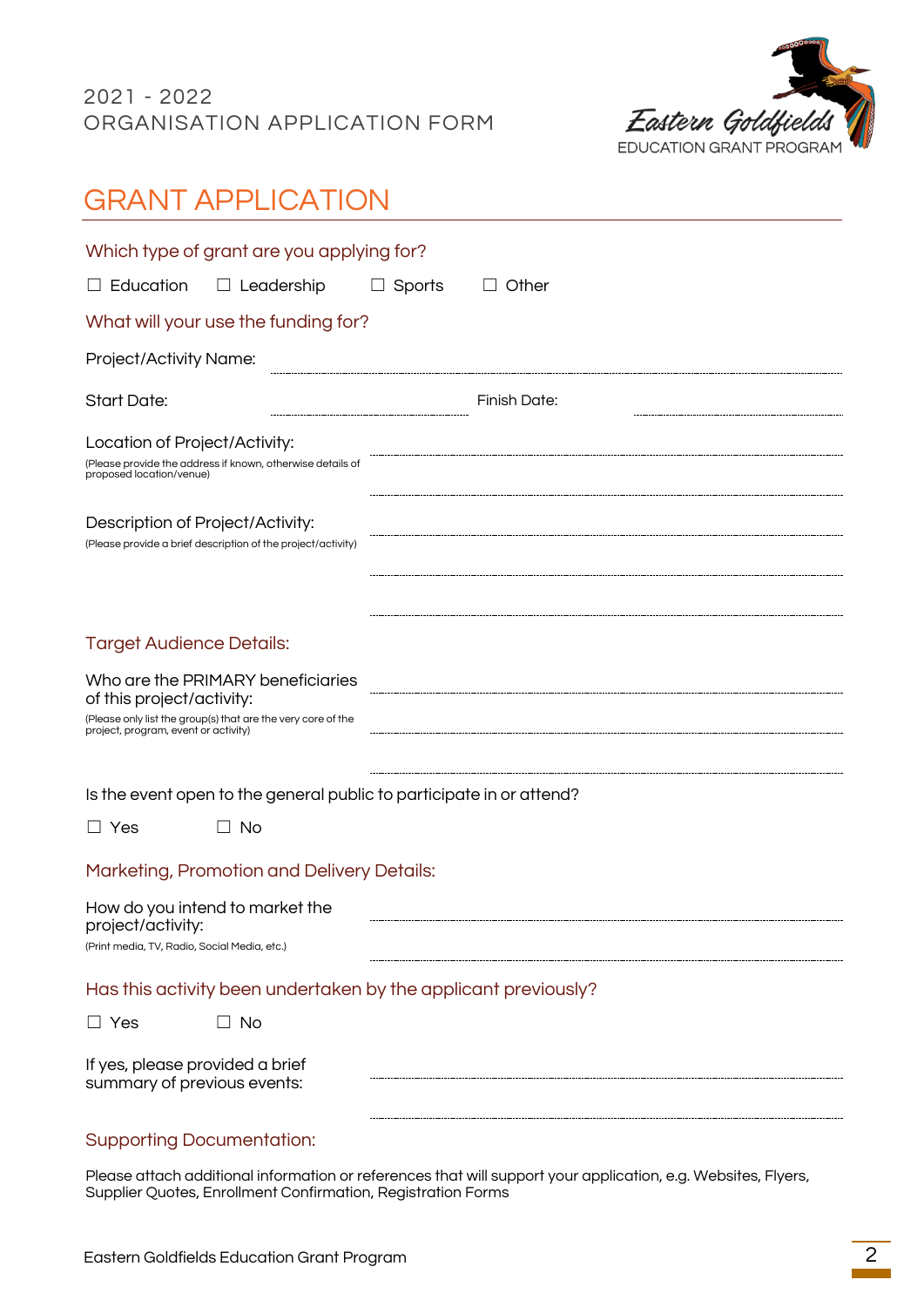#### 2021 - 2022 ORGANISATION APPLICATION FORM



#### What difference will this make in the life of attendees / What do you hope to achieve?

Describe the benefits this project/activity will bring to the community should you receive this funding

Have you previously applied for funding under the Eastern Goldfields Education Grant Program or directly from Ardea Resources Limited?

|  |  | Nο |
|--|--|----|
|--|--|----|

If Yes, when and for what?

Will this grant funding cover all expenses associated with this project?

☐ Yes ☐ No

If No, how will you cover the rest of the costs?

## GRANT CHECKLIST

Please ensure you have completed the below checklist items before submitting your application:

- ☐ Read Grant Rules and Guidelines document
- ☐ Completed all sections of this Grant Application Form
- ☐ Completed and attached an itemised budget for the project/activity
- ☐ Attached supporting documentation including letters of support, quotes, registration fee information, course information, association information, event flyers/promotional material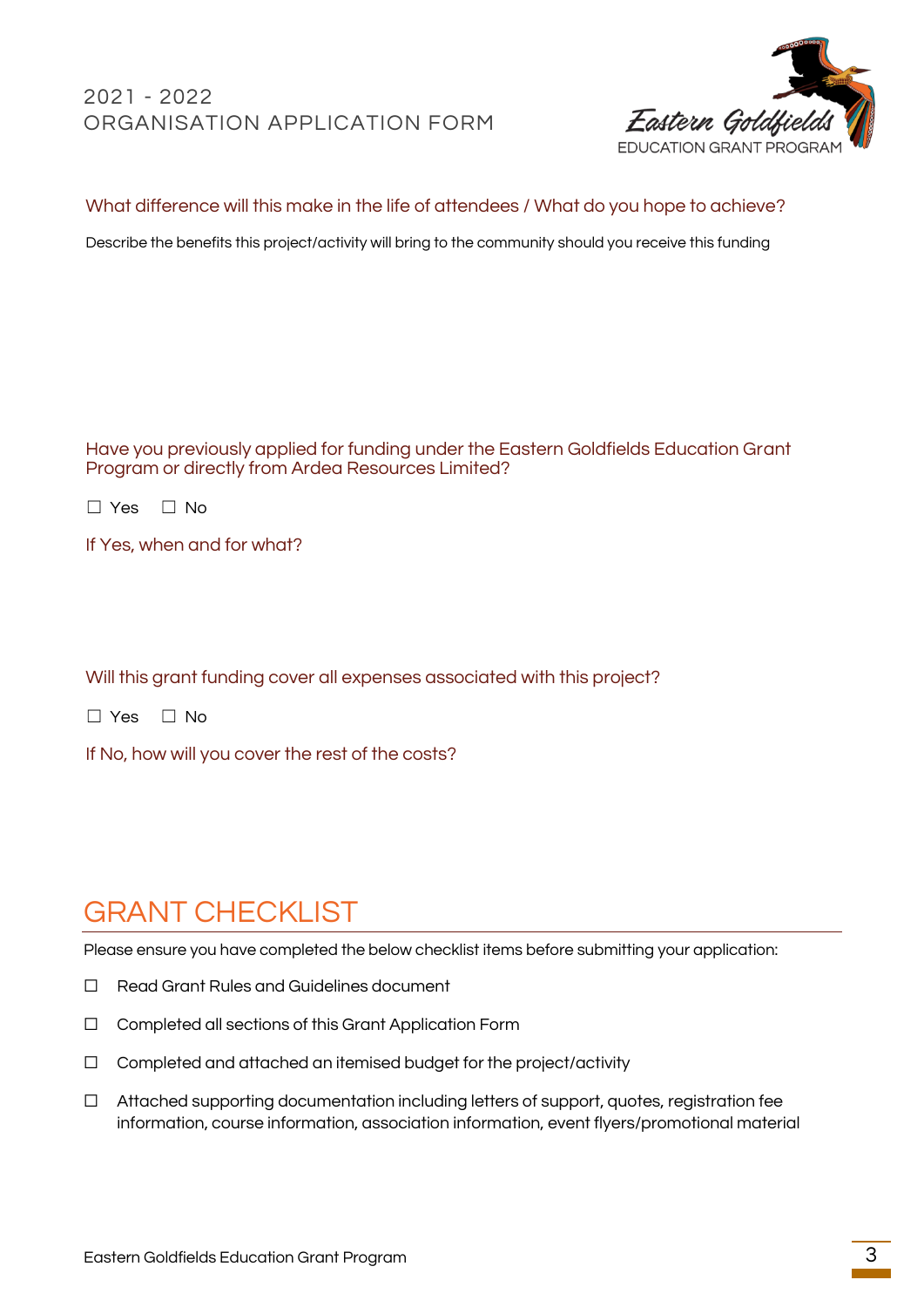#### 2021 - 2022 ORGANISATION APPLICATION FORM



## PROJECT BUDGET

#### Income Budget

Please list all income relating to the project in the table below:

Include any funding applied for, whether it has been confirmed or not. For example: Grant Income - Cash, Applicant - Cash, Applicant - In-Kind, Grant<br>Funding - Other Sources, Fundraising, Sponsorship

| Income Item         | Type of Income<br>(Cash/In-kind) | Value |
|---------------------|----------------------------------|-------|
|                     |                                  |       |
|                     |                                  |       |
|                     |                                  |       |
|                     |                                  |       |
|                     |                                  |       |
| <b>Total Income</b> |                                  |       |

#### Expenditure Budget

List all costs associated with your project in the table below:

Please list all costs relating to the project. Include any estimated costs, whether they have been confirmed or not. For example: Venue Hire, Advertising &<br>Promotional Expenses, Entertainment, Consultant Fees, Direct and I

| Expenditure Item | Type of Income<br>(Cash/In-kind) | Value |
|------------------|----------------------------------|-------|
|                  |                                  |       |
|                  |                                  |       |
|                  |                                  |       |
|                  |                                  |       |
|                  |                                  |       |
|                  |                                  |       |
|                  |                                  |       |
|                  |                                  |       |
|                  |                                  |       |
|                  |                                  |       |

Total Expenditure